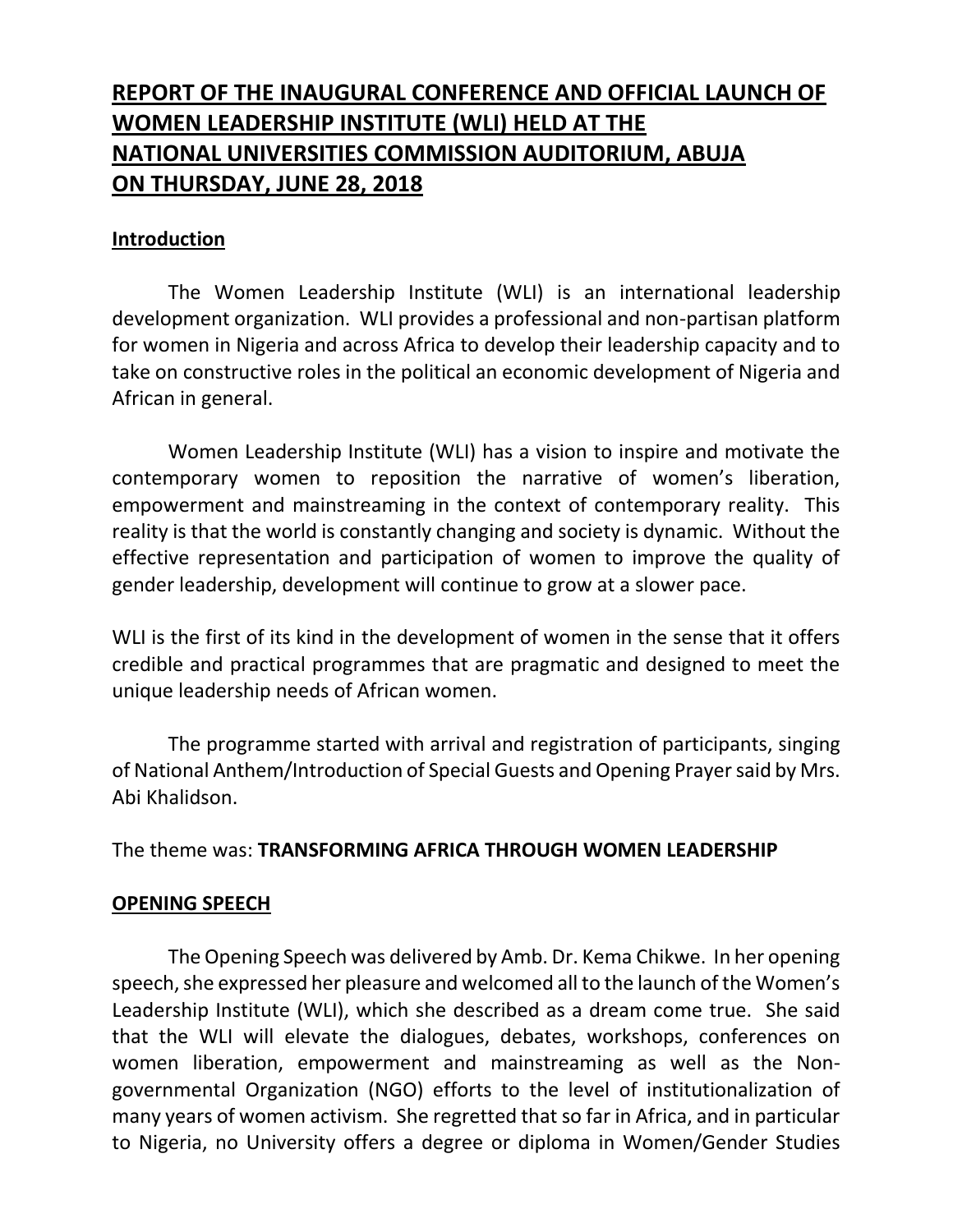which would have essentially helped to neutralize the perception of African Societies about women. She called on all hands especially the women to unite and ensure the passage of a Bill on Nigerian women by the National Assembly which almost died last year. She said that the passage of that wholesome bill is a challenge to not only Nigerian women, but also the society at large, who must be united in action and consistent and persistent in creating more effective strategies to give women, who constitute more than 50% of Nigerian population. She expressed optimism that with support of people like the Deputy Senate President of Nigeria, Senator Ike Ekweremadu, there is yet a window to pass the bill.

The Ambassador told the audience that over the years, from the 970s, and as a much younger woman, she has been engaged in projecting and promoting the gender optimal pathway to a level of impacting the society on the platform of Women Organizations, including the National Council of Women Societies, Business and Professional Women, Women in Nigerian, Soroptionist, Rural-based organizations and a few others of which she has served on their executive committees. She said that she is a patron to Women in Logistics and Transport (WILAT) and have established her own Non-Governmental Organization – Women and New Orientation for Values Initiatives (WANO).

She said that she has a dream that the first category of students at WLI would be working class professionals and educated business women and the second category would be women in active politics, and assured that WLI will on a regular basis introduce highly motivated leaders who are women in all aspects of national development and concluded by saying that the courses will take off in September 2018 and re-assured the Nigerian public that a remarkable impact will be felt in the next few years.

In conclusion, she sincerely thanked her husband, Chief Nze Herbert O.N. Chikwe for his usual support in all her activities to add value to the society. She equally thanked Tony Ubani and Somachi Kachikwu for their commitments towards WLI. Finally, to the entire staff members, the Governing and Advisory Boards, MC Ernest - the consultant to the project, the Speakers, special guests, service providers the various schools that were represented and participants.

#### **Official Launch and Unveiling of the Institute**

The Official Launch and unveiling of the Institute was performed by Senator Ben Bruce and coordinated by Mr. Anthony Ubani. The Institute has the mission to shape a future of shared prosperity for African women by empowering and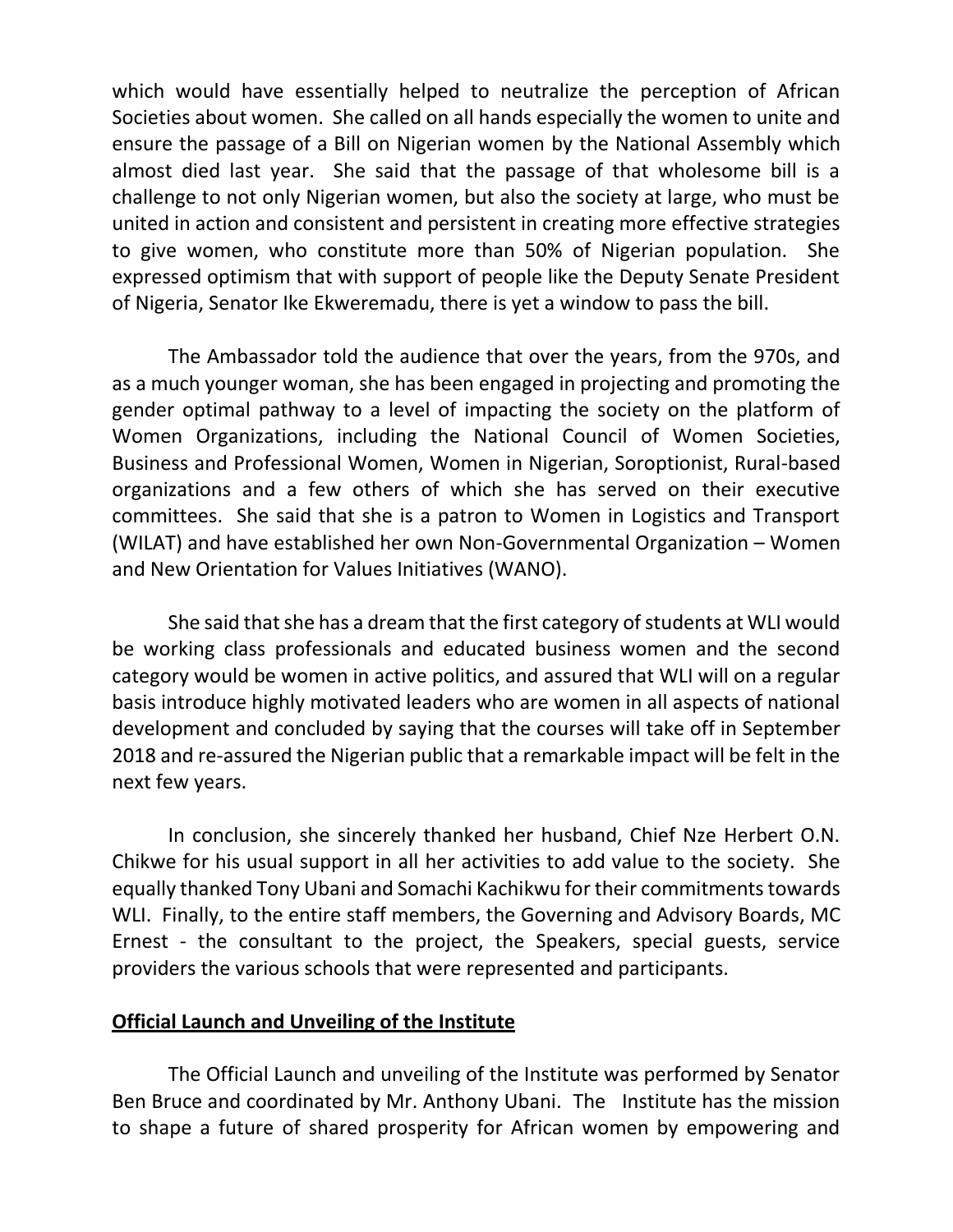equipping them with the leadership, knowledge, skills, competences, confidence, and values that are invaluable to optimize their capacity to contribute productivity and improve their overall well-being as well as the political and economic development of their communities. The vision is to be locally and globally recognized as the leading and preferred institute of gender expertise, advancing women leadership development and training in Africa while the mandate is to provide a non-partisan, professional and progressive platform for the execution and attainment of the mission of WLI.

It was after this that the participants went into panel discussions.

# **1 ST PANEL DISCUSSION**

## **Topic**: *The Courage to Lead*

**Moderator**s: Anthony Ubani Miss Chinny Okoye

### **Panelists**

- 1. Mrs. Aisha Aliyu
- 2. Ms. Crochelle Harris-Hussein
- 3. Prof. Chudi Uwazuruike represented by Mrs. Queen Agbomma Enyi
- 4. Ifedayo Durosinmi-Etti.

# The question was **the significant of Education to the success of a woman in Africa.**

In the course of their discussion, members of the panel agreed as follows:-

- Education is the most powerful tool for every woman to overcome her challenges in life
- That many women faces lots of challenges in their areas of endeavours due to lack of education especially young girls
- Those especially from the Northern part of Nigeria who have been to school knows what education has done for them
- Islam encourages girl-child education to the highest pinnacle
- With education, women have proven to be responsible in their areas of calling
- It is wrong to believe that education is for only boys while girls should be useful in the kitchen only and other domestic duties. Equal education should be given to both boys and girls
- Not only education, but continuous learning is very important.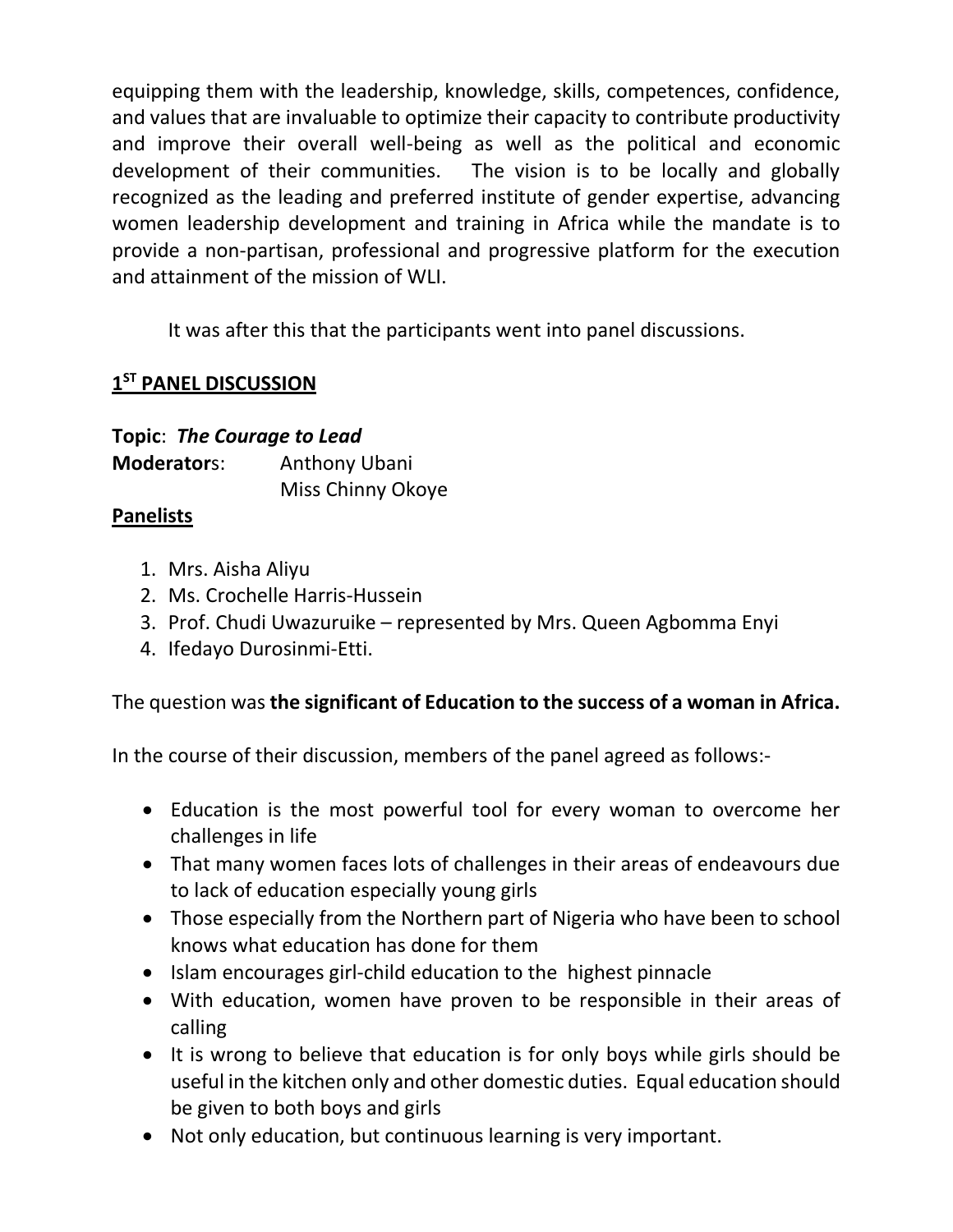- Education is the light. The gathering here today is because the convener is educated
- Every educated woman present at the occasion was encouraged to replicate their talents anywhere they found themselves and impact on the younger girls around them.
- Women like Ngozi Okonjo-Iweala etc. are pooling weights in the world as a result of education.
- Educate a woman and educate the nation.

On the second question: **How can a Woman Overcome the Fear to Lead**

- It was suggested that this could be overcome by bothering less about what people says about you, although, there is the need to accept feedback
- Be driven by a passion and purpose. Believe in it and let people know where you are going to
- Live your life to the fullest. Be happy with whatever you are doing.
- Pursue whatever you believe and do it with your whole life.
- It is difficult for people especially women to access loans from our various banks. So finance is one barrier to overcome fear to lead
- If you are confidence in what you are doing, financial assistance will fall in
- Get your local people to promote your effort hence contribute financially without doubt.

### On **How Women Can Communicate Effectively**

- Women should be diplomacy on how agenda should be drawn to avoid the insinuation that it is women thing. Men should be included in drawing up programme and plan for project execution.
- Women should not see themselves as competitors but as partners
- Women should partner with other women who have the same vision as going together takes one to his/her destination faster.

At the end of this interactive session, reactions/questions and answers were taken from the members of the audience on the various issues raised in the course of the discussions.

In concluding this session, Mr. Anthony Ubani encouraged the women especially the girls to take their education seriously, not only education but continuous education by reading various quality materials and look for useful mentors. He said that all concerted efforts should be made to ensure that girl child education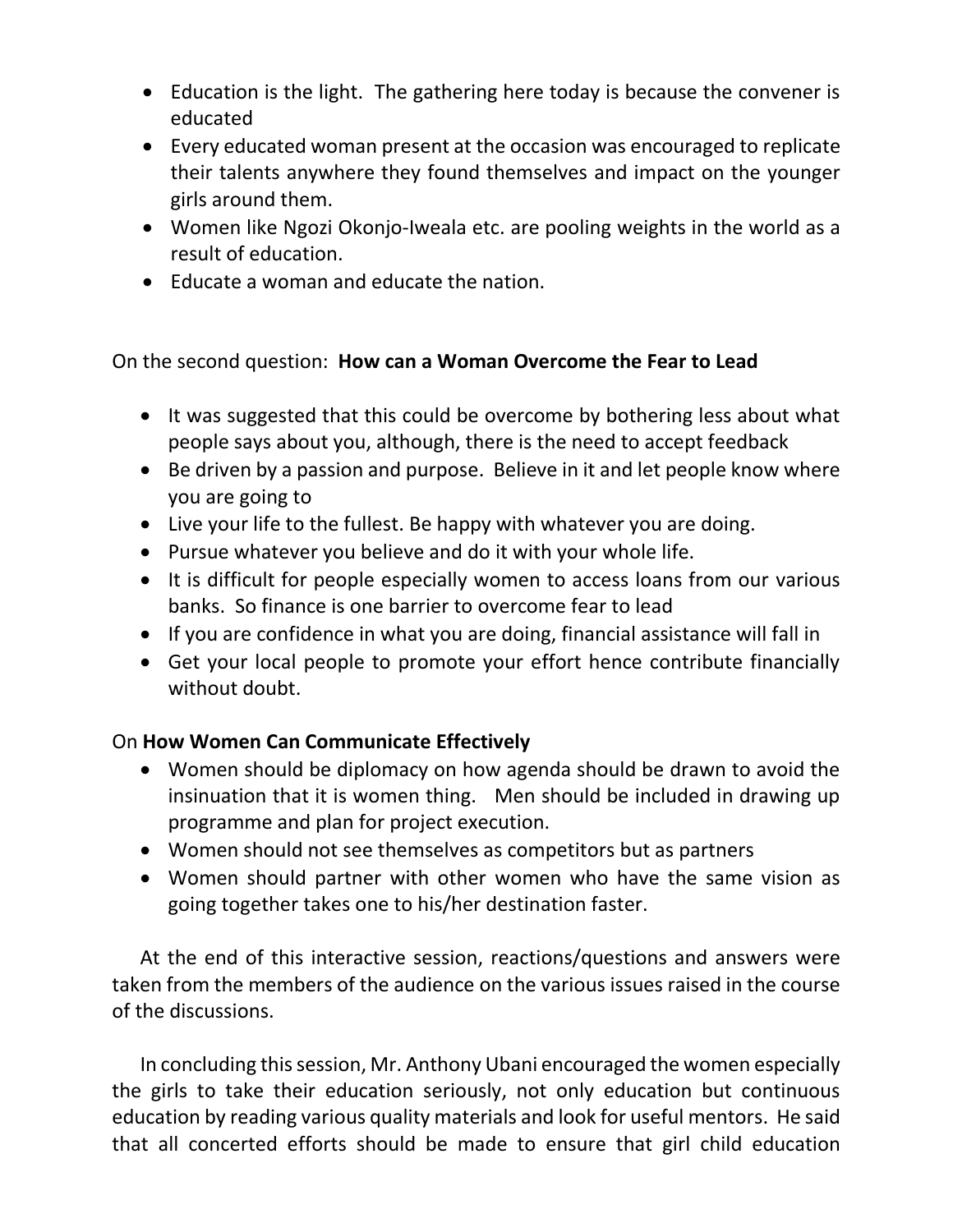especially in the Northern part of the country is raised higher. He reminded that even when there is free and compulsory education, some parents refused to send their girl child to school because of culture and religion. Finally, he said that there must be lots of reorientation to help force on the parents to send their children especially the girl child to school.

In rounding up, the convener, Amb. Dr. Kema Chikwe reiterated that the first institution of learning should be the home. She said that responsible parenting is where it starts and continuous in the schools and reiterated that education is the key that opens the doors of all possibilities. She encouraged women to be strategic to occupy leadership positions, suggesting that women should not reinforce the narrative that women are enemies to themselves. She requested the women to make use of the Leadership Institute, assuring that everything must be done to ensure girl child education.

## **2 ND PANEL DISCUSSION**

### **Topic**: *Mobilizing the Power of Women to Lead* **Moderator**s: Mrs. Judy Osinowo **Panelists**

- 1. Mr. Linus Okorie
- 2. Mrs. Eugenia Abu
- 3. Mrs. Udo Okonjo
- 4. Mrs. Aisha Ibrahim
- 5. Mrs. Mary Ikoku

On the topic, the panelists postulated as follows

- Good parenting is a critical issue to reaching the level of expectation
- Parents should not discriminate in training of their children irrespective of gender.
- Leadership position starts at young age. Students were encouraged to be involved In their school extra curricula activities such as debating societies etc
- Every woman's education is a must if the society must develop
- If you are the first to be educated in your village/community, encourage and mentor others to be like you
- Be close to your local people so that they could see you as a role model
- Every woman should be given opportunity to grow. There should be no hindrance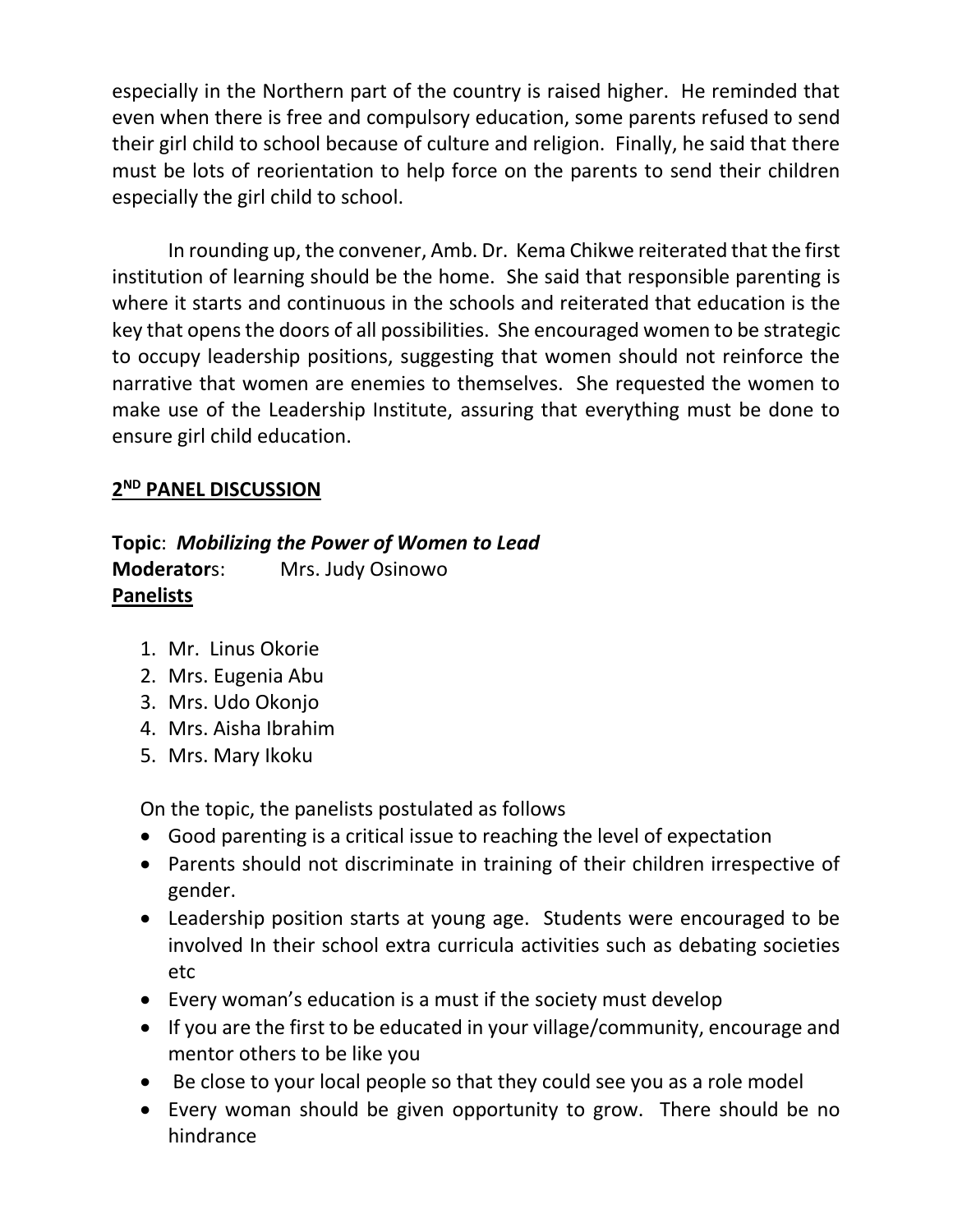- Government should create policies for every woman to grow by way of granting free education to every girl child and other incentives
- The married men should give their wives every opportunity to improve and grow in their career
- Investment should be made in the girl child education so that their leadership content could grow
- Women should contest and run for any elective position. They should not be contended with the position of Women Leader only
- Women should develop confidence and competence syndrome to lead
- There is the need for national women leaders to collaborate with their local women to last longer in any position
- Women should not see men as their enemies as it is a complete man that can produce a complete women
- To the students, they were told that every single person can do something that can change a situation. Some people are gifted with good writing while others are gifted with ability to read. So pull all your gifts and achieve a common purpose. Do not ever stop learning
- Leadership without mentoring is equal to loneliness
- WLI should be a reference point for women in and around Africa.
- Women will go a long way to achieve a lot if they are together.
- Network with women and communicate effectively. Keep in touch with people you meet in life. Such a person could be your helper in times of need.
- A member of the Panel who said that he is contesting for a governorship position in his state promised to allocate 40% of his cabinet to the women if elected the governor in 2019
- Women should stop undermining their powers as they are the best managers of resources
- Women should take themselves to the table where decisions are taken
- Women should not be given free forms during party nominations. This reduces them to paupers
- Women should save money and compete like their men counterparts in politics
- This fight is not for educated people alone. Students were advised to be the voice that will cry out when they see a parent that kept his or her child at home without education
- Women NGOs/activities were encouraged to be on the watch and take up the cases of children whose parents refused to send them to school because of culture or religion.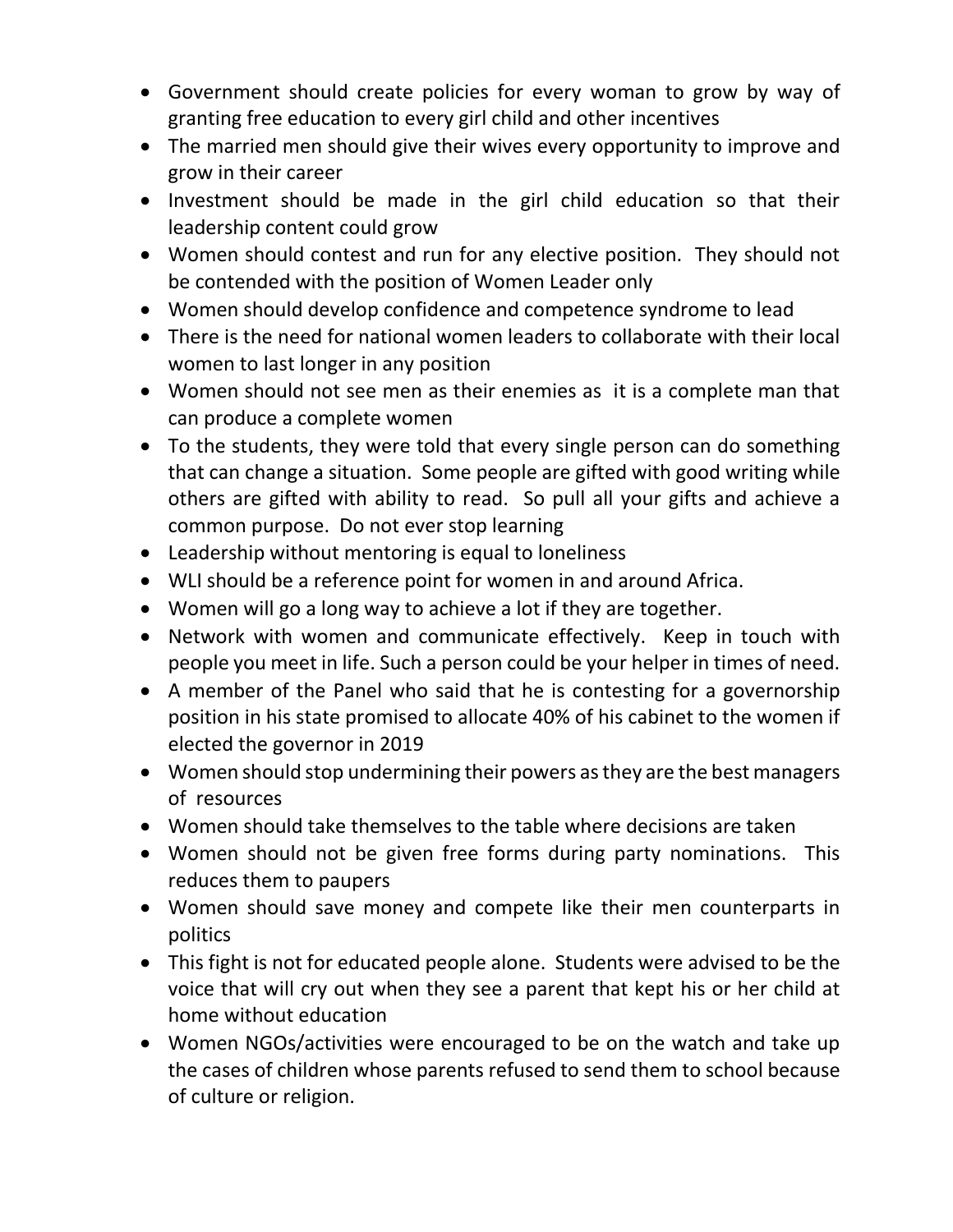As usual, this session came to an end with brainstorming/interactive/questions and answers from the participants, guests and students.

### **CLOSING CEREMONY**

### **Goodwill Messages**

- **Mrs. Omolara Popoola** representing "Mama Ijebu" appreciated Dr. Kema Chikwe for her guidance and mentorship.
- She advised women to take up their leadership positions politically.

### **Representative of UN Women**

- Called for more women in leadership positions
- Advised women to be part of traditional councils/institutions in Nigeria to get to the grassroots and help in enacting proper rules and regulations against some obnoxious rules made by these traditional institutions
- More women should strive to be appointed as Ministers at the Federal level and Commissioners in the States

### **Representative of NAPTIP**

- Reiterated the earlier call that education is the key
- Informed the gathering that most of the victims of child trafficking are uneducated girls saying that out of 10 victims, most of them are girls.
- She called for synergy in mentoring a girl child to enable her get to her leadership position.

### **Dr. Akilu Sani Indabawa**

- Apologized for coming late saying that he drove straight from Kano to the venue of the meeting hence arrived late due to bad road network.
- He said that women have potentials and encouraged them to mobilize it
- He challenged Nigerian women to borrow a leaf from other African countries where women are occupying Leadership positions such as Presidents, etc
- Mentioned some hindrances that discourage women from participating in politics. It includes women accepting lower positions in the party, late night meetings etc. He challenged the women to rise up and address these issues.
- Assured that this country will be blessed if women accept to take up higher responsibilities
- He advised the women not to carry this battle alone. They should network and identify gender friendly male counterparts to partner with